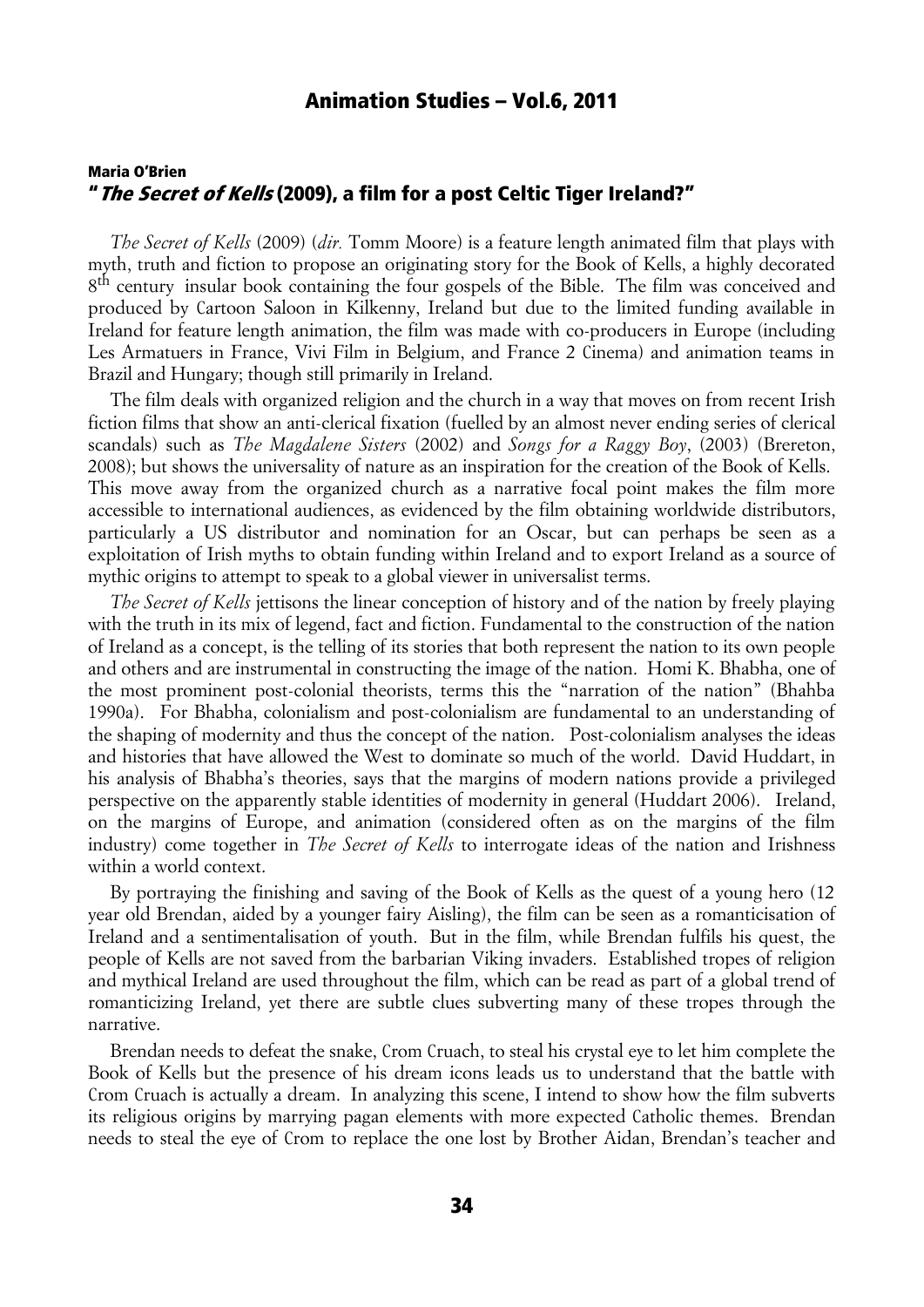friend, during his flight from Iona escaping from the Vikings. Aidan carried with him the Book of Iona, an unfinished manuscript of unsurpassed beauty (later in the film renamed the Book of Kells) but no longer has the strength to finish it and now relies on Brendan 'to turn darkness into light.' Brendan enters the cave of 'the dark one' Crom Cruach, defeats him and steals his eye. We can read this as a simple battle between the forces of Catholic good and pagan evil. However, Brendan is aided by Aisling, a pagan fairy who has healthy disdain for the rich Abbey, and he in fact needs to escape from the confines of the Catholic Abbey to the forest to enable him to help Aidan complete the Book. In a further twist, there are visual clues that this epic battle between Brendan and Crom is in fact a dream; we see Brendan's dream icons floating across the screen on his descent into Crom's cave. The battle between good and evil is internalized within Brendan's mind.

The film can be seen as a return to an "old' Irish cinema"<sup>1</sup>, where obsessions with the church and the family are apparent, and by its obvious use of Irish symbols and music. The insular style of the film is inspired by the lush, now iconic, style of the Book of Kells including crosses, spiral and interlace patterns. The soundtrack, a mix of Irish traditional music by the Irish band Kila and haunting, neo-Celtic music by French composer Bruno Coulais, simultaneously celebrates Ireland's musical heritage and acknowledges the global inspirations that form part of that heritage. However, by challenging the essence of the origin of an important Irish cultural symbol like the Book of Kells, and proposing a pagan universalist element, it cleverly sidesteps or even subverts religious origins, making it at once Irish enough to attract an overseas audience, but not too Irish or religious to distance such audience.

The inherent freedom in animation, as a form, to create a filmic world unrestrained by budgetary considerations in location, set design, or casting, should allow animators to address social issues relevant to a contemporary Ireland<sup>2</sup>. On the surface, *The Secret of Kells* addresses outdated issues around the role of the Church in the State and hegemonic Catholicism, but in its nuanced subversion of the trope of religion and the church it can be seen to break new ground. The film attracted relatively significant Irish funding, of around  $\epsilon$ 1,000,000 from the small pot available, from the Irish Film Board, (Bord Scannán na hÉireann) and from RTE, the national television company. The Irish Film Board, in its new guiding principles for funding, states that "strong preferences will be given to Irish initiation, Irish stories and Irish filmmaking talent" (Irish Film Board 2010, p.7) an aim that will perhaps only serve to make the Irish film industry more insular. Irish animation is a strong industry, buoyed up by tax breaks but it needs to carve out an individual voice in a worldwide industry. Like Irish live-action fiction films, it is beset by trying to escape from Irish tropes of historical nationalism, of the past as one of trauma, and the representation of the Irish as an exotic Celtic "other" (Barton 2004, p153). In the 1980's a system of substantial tax benefits led to the establishment of a number of animation studios in Ireland, including Sullivan Bluth, with Don Bluth a former Disney employee, and Murakami Wolf, with Jimmy Murakami, who made the series *Teenage Mutant Ninja Turtles*. This led to the establishment of two stylistically different animation courses in Dublin, one in Ballyfermot producing classically trained animators and Dun Laoghaire IADT, with a more European experimental arthouse style (Clancy 2005). Until the release of *The Secret of Kells,* most successful feature length Irish animated films exploited digital methods of production. *The* 

<sup>1</sup> The role of the Church in Irish society has been explored in such films as *The Magdalene Sisters* and *Angela's Ashes* (1999), films that revisit the past in an effort to 'work through the legacy of Irish history in its more traumatic formulations' (Barton 2004, p.131). These films intertwine an examination of the social power of the Church with a critique of the family. See Barton 2004 for an in-depth analysis on cinematic representations of the past in Irish film.

<sup>2</sup> See Burke (2009) for a discussion on Irish Animation and National Cinema.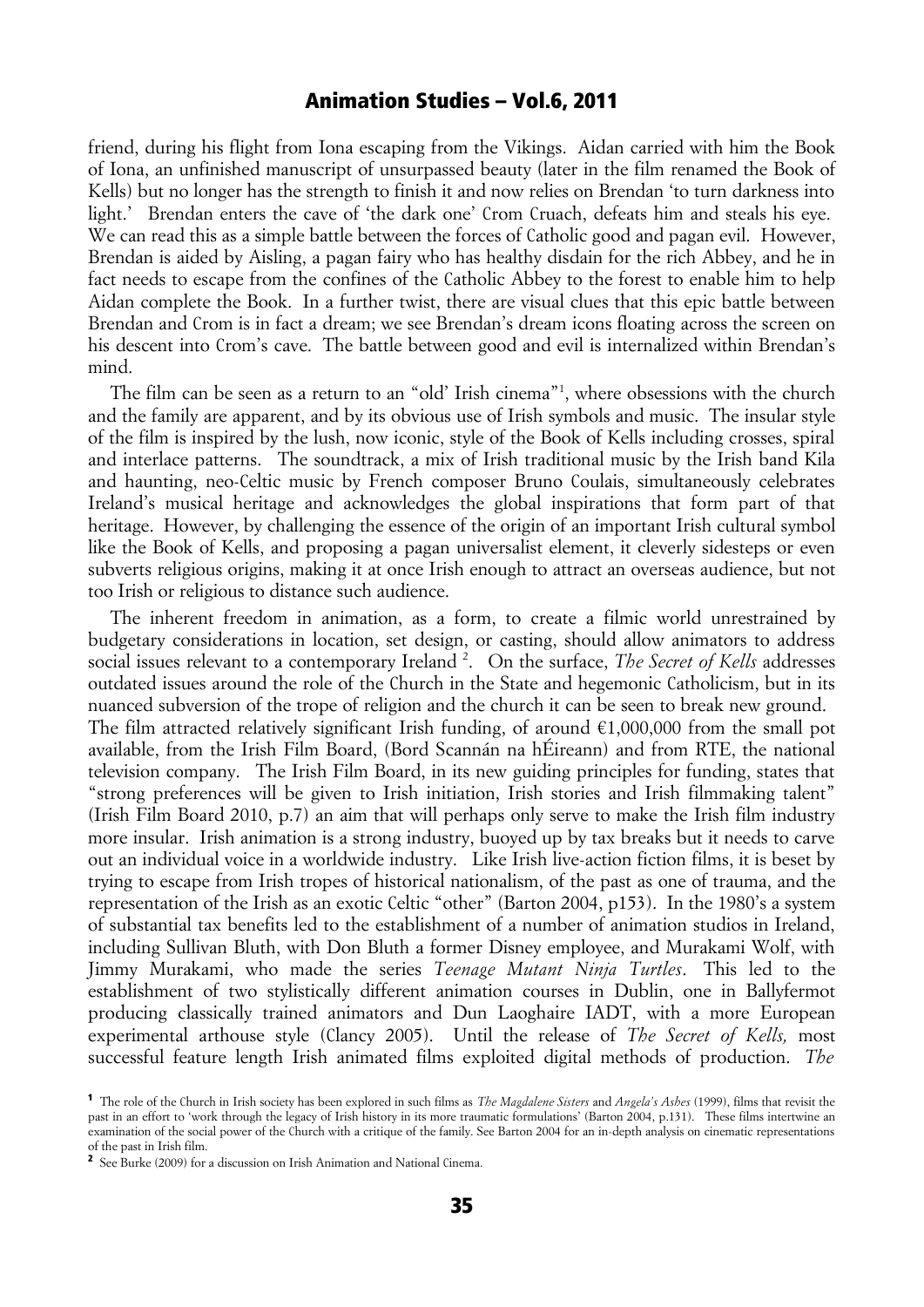*Secret of Kells*' confident use of 2D methods firmly places it visually in the European experimental art-house animation context; stylistically distinguishable from North American Disney-influenced 3D animation but successfully using a narrative that, in the words of A.O.Scott of the New York Times, "fits comfortably into the Hollywood mainstream" (Scott, 2010). It shows a stylistic and narrative hybridity that merges such art-house animation with mainstream storytelling.

*The Secret of Kells* aims to illustrate the importance of art and culture to the concept of Irishness by taking a cultural foundation stone, The Book of Kells, and narrating a fictional tale around its creation. This fetishised book will save the people of Ireland from barbarian invaders, the Vikings, not physically, but by keeping the Catholic religion alive through faith in the beauty of the book. The film depicts a struggle between the building of a wall by Brendan's uncle, the Abbot, and the creation of the book representing learning. Defeat by the barbarians is inevitable and only learning can keep religion and thus, the essence of man, alive.

Bhabha sees cultural rights in terms of the 'right to narrate' of a culture, saying,

"By the "right to narrate," I mean to suggest all those forms of creative behavior that allow us to represent the lives we lead, question the conventions and customs that we inherit, dispute and propagate the ideas and ideals that come to us most naturally, and dare to entertain the most audacious hopes and fears for the future" (Bhabha 2003 p.180).

For Bhabha, narrative is a moving sign of civic life and if it is stifled or if a unified truth is insisted upon, then the result is the monolith, the holistic total sociological explanation, or the authoritarian political culture (Huddart 2006, p. 140).

*The Secret of Kells* takes the religious founding myth of a culturally superior Catholic Ireland, represented by the use of the Book of Kells within the narrative, a culturally and historically important artifact that symbolizes Ireland's projection of itself within Europe and international context as the Land of Saints and Scholars, and shows it to be permeated with paganism and suffused with nature. Brendan, despite being brought up in the Abbey amongst the monks, does not look within for inspiration to complete the Book. He must escape to the forest and see the beauty of the natural world outside the walls of the Abbey. This is illustrated in the film in the first scene in the scriptorium where Brendan dips his goose quill into his inkwell. His first picture is not of any Catholic icon, but of flowers he saw in the forest, white bells that to him represent Aisling. Brendan and Aisling are shown playfully sliding down a fern that curls across a screen showing a page from the Book of Kells, an interaction with a religious icon that could perhaps be interpreted as irreverent. I prefer to interpret it as showing the symbiotic relationship between the Book of Kells and the natural world. This relationship is continuously portrayed in the film by its visual style. The forest is full of plants and animals that move in concentric swirls, inspired by the Book of Kells, and the drawings created by Brendan forming part of the Book within the film are inspired by these forms from nature. This reliance by Brendan on the natural for inspiration, rather than his religion, undermines the purity of religion symbolized by the use of the Book of Kells.

In keeping with this subversive version of the inspiration for the Book of Kells, the film undermines the purity of the origins of the nation of Ireland. An historical narrative like *The Secret of Kells* upsets the horizontal logic of the nation as a self-created monolith, symbolized by the Book of Kells, but shows that in fact the nation is a mongrelized, hybridized form that both inspires and is comprised of a myriad of influences. The film features a group of multi-cultural monks, Brother Tang, Brother Assoua, and Brother Leonardo and shows the repeated invasion of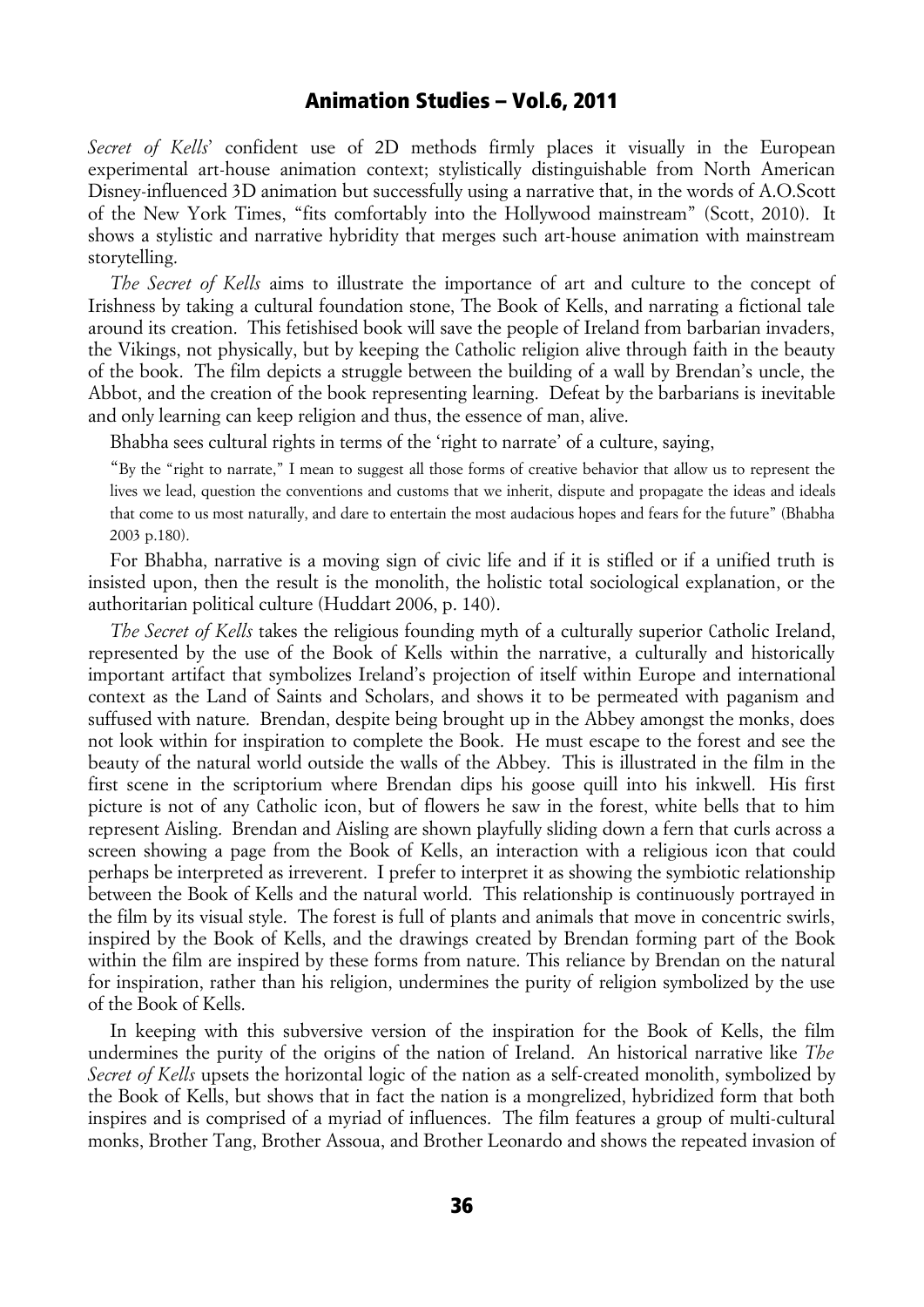Ireland by the Norsemen, the barbarians in search of gold. In this way, the film nods to Ireland's past both as a haven and plundering bowl for other nations. Most importantly, the film happily mixes pagan rituals with religious issues, giving rise to what Moore, the director, has called 'a very unique kind of Christianity', a 'Celtic Christianity' (Clarke 2009, p2). By enabling different narratives to co-exist, the film illustrates the multiplicity of elements that are required to form the concept of the nation.

In "Nation and Narration", Bhabha introduces this collection of essays on the concept of the nation and nationness by saying:

"Nations, like narratives, lose their origins in the myths of time and only fully realise their horizons in the mind's eye. Such an image of the nation-or narration- might seem impossibly romantic and excessively metaphorical, but is from these traditions of political thought and literary language that the nation emerges as a powerful historical idea in the west. An idea whose cultural compulsion lies in the impossible unity of the nation as a symbolic force." (Bhabha 1990a, p.1).

What Bhabha is doing is moving the concept of the nation away from a linear historical model to a temporal dimension, highlighting the ambivalence of the nation as a narrative strategy. The space inhabited by the people of a modern nation is never simply horizontal but involves an element of temporality. Bhabha is applying his theories mostly to a migrant population, but I believe that this approach is fundamental to an understanding of the Irish nation as it functions today.

Bhabha uses Freud's concept of the uncanny, and particularly the figure of the double; the figure most frequently associated with the process of the uncanny, to undermine the simple sense of identity claimed by real political forms, most obviously nations, by "questioning the homogeneous and horizontal view associated with the nation's imagined community" (Bhabha 1990b, 206). The nation is narrated, often by an official narrative which dominates all other stories. Bhabha, like many other theorists, uses Benedict Anderson's concept of the nation in *Imagined Communities*, in which Anderson suggests that the modern nation is often understood as a matter of horizontal simultaneity (Anderson 1983, p.26). However, Bhabha undermines the insistence on a simultaneity that tends to exclude those that do not fit. By removing the Book of Kells from its Christian origins, there is a space for those that do not fit, to claim it as theirs through allegiance with its inspiration; in the film portrayed as nature and the cosmos. By mixing in the pagan elements, whether historically accurate or not, the dominant narrative of Ireland as an Island of Saints and Scholars is undermined. Huddart suggests that "like colonial authority, the power of a national narrative seems entirely confident of its consistency and coherence, but is all the while undermined by its inability to really fix the identity of the people, which would be to limit their identity to a single overpowering nationality" (2006,p.10).

The nation does not exist independently of its people. For Bhabha, there is a double time, a splitting, with the people of a nation seen as historical objects of a nationalist pedagogy and simultaneously considered subjects of a process of signification. By seeing the people as historical objects this gives a cultural discourse "an authority that is based on the pre-given or constituted historical origin or event" (Bhabha 1990b, p.297) but by seeing them as subjects of a process of signification this erases any originary presence to see people as a continuous repeating reproducing process. "The scraps patches, and rags of daily life must be repeatedly turned into the signs of a national culture, while the very act of the narrative performance interpolates a growing circle of national subjects" (Ibid). We can no longer assume that the nation is a fixed bundle of characteristics that can be accurately reflected on screen. Ann Anagnost states that the nation is "an 'impossible unity that must be narrated into being in both time and space," and that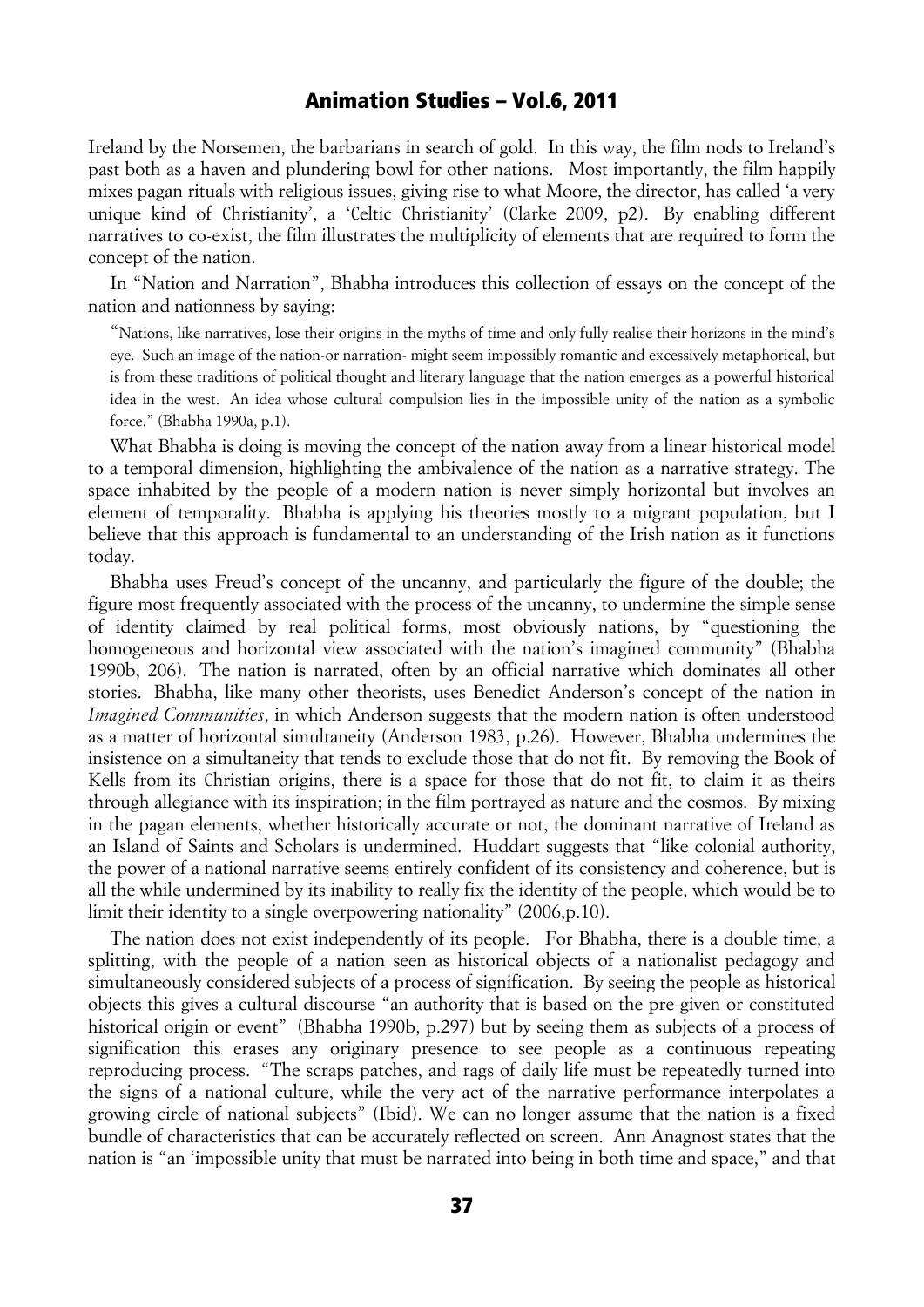"the very impossibility of the nation as a unified subject means that this narrating activity is never final." (1997, p2). Anagnost is writing on modern China, but this doubling is evident in any modern nation's quest for identity. *The Secret of Kells* questions the very origins of The Book of Kells and questions, like Bhabha does, the view of a nation as a temporal collective experience that is always moving forward. Thus the present is questioning the impossibility of an homogeneous past.

Bhabha rejects the stable identity associated with the national form, not rejecting national identity entirely, but wanting to keep such identity open. *The Secret of Kells* rejects the dominant narrative of Christian Ireland, and portrays the pre-Christian elements as inspirational and essential to the survival of the people of Ireland and, by implication, Christianity. In the film, nature must be mediated to save the people from a descent into barbarianism. By tying the film to the universality of nature and the cosmos, it removes it from trope of anti-church that has been a feature of recent Irish cinema, gives it authentic pagan roots, and makes it a narrated tale more accessible to international elements, underlined by receipt of various international awards, nominations, and worldwide distribution.

Irish film, like in *The Secret of Kells*, has an ambivalent attitude towards religion. Religion is seen as both an oppressive and liberating power. Ruth Barton says that *The Magdalene Sisters*, and other films of its genre,

"…perform a public function of enabling their viewers to work through the legacy of Irish history in its more traumatic formulations. At the same time, such works satisfy expectations that Ireland is a country absorbed by its past and many of them rehearse the signifiers of Irishness that outside audiences expect from Irish fictions" (Barton 2004, p.131).

*The Secret of Kells* does this by its use of such signifiers of Irishness, and its use of expected tropes of church and childhood innocence, but it shows that the religion had room for nature and inspiration. Perhaps it can be categorized as part of a cinema of compromise, of which Barton says, "the commercial exigencies of international funding have resulted in a cinema of compromise. These extend from plot choices to casting and location decisions, to a bastardisation of dialogue" (Barton 2004, p.109). This is not the cinema of old Ireland, obsessed with the church, nor is it the cinema of a Celtic Tiger era Ireland, like *About Adam*, which deliberately sought to create a culturally ambiguous space (Barton 2004, pp.110-112). Rather it is part of a cinema for post-Celtic Tiger era Ireland, at once able to exploit its Irishness and simultaneously able to interrogate ideas of the nation as fluid and hybrid.

To conclude, this paper has established how the constructed space of *The Secret of Kells* is a hybrid space that borrows elements from myriad sources. An examination of the tropes in the film through the microscope of Bhabha's theories on the constructedness of the nation reveals a hybrid self-identity which both embraces and exploits elements of Irishness. Hybridity is a process of negotiation between groups and cannot be unquestioningly celebrated, but must be interrogated. While memory is "crucial to identity" and "identification with a past is the key to creating the nation, because only by 'remembering the past' can a collective identity come into being" (Anthony D. Smith 1996, quoted in Barton 2004, p138), this memory is not unified but subjective. *The Secret of Kells*, ostensibly a simple animated film about a copy of the four Gospels of the Bible, in fact reveals much about the meaning of stories that construct our idea of the ideas of nation of Ireland. ^